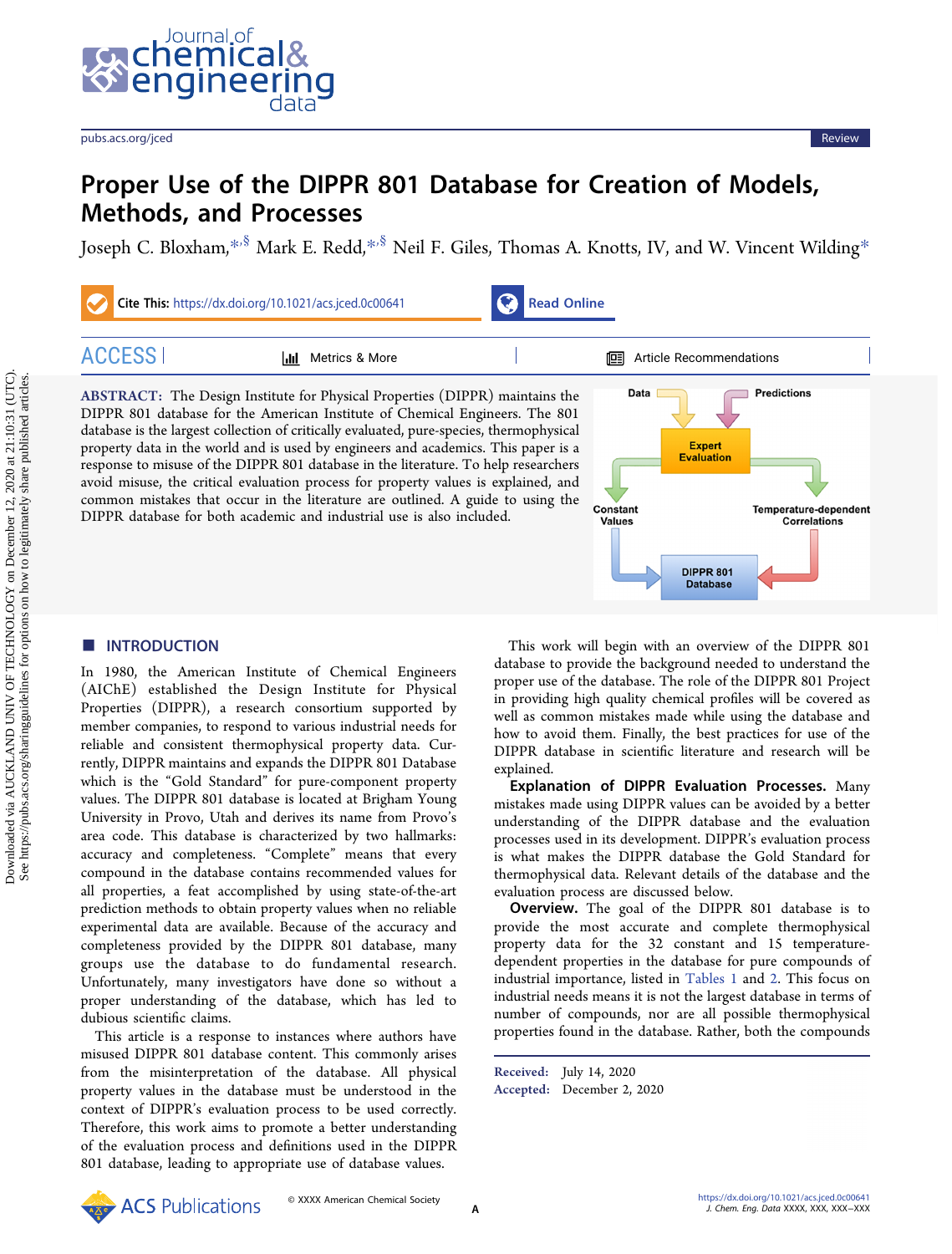## <span id="page-1-0"></span>Table 1. Available Pure-Component Constant Physical Properties Studied and Recommended in the DIPPR 801 Database<sup>a</sup>

| constant properties                           | constant properties (cont.)                                         |
|-----------------------------------------------|---------------------------------------------------------------------|
| Molecular Weight (MW)                         | Standard Absolute Entropy (SSTD)                                    |
| Critical Temperature (TC)                     | Heat of Fusion at Melting Point (HFUS)                              |
| Critical Pressure (PC)                        | Standard Net Heat of Combustion (HCOM)                              |
| Critical Volume (VC)                          | Flash Point (FP)                                                    |
| Critical Compressibility<br>Factor (ZC)       | Lower Flammability Limit Composition and<br>Temperature (FLVL/FLTL) |
| Acentric Factor (ACEN)                        | Upper Flammability Limit Composition and<br>Temperature (FLVU/FLTU) |
| Normal Boiling Point (NBP)                    | Autoignition Temperature (AIT)                                      |
| Melting Point (MP)                            | Radius of Gyration (RG)                                             |
| Triple Point Temperature<br>(TPT)             | Solubility Parameter (SOLP)                                         |
| Triple Point Pressure (TPP)                   | Dipole Moment (DM)                                                  |
| Liquid Molar Volume<br>(LVOL)                 | van der Waals Volume (VDWV)                                         |
| Ideal Gas Enthalpy of<br>Formation (HFOR)     | van der Waals Area (VDWA)                                           |
| Ideal Gas Gibbs Energy of<br>Formation (GFOR) | Refractive Index (RI)                                               |
| Ideal Gas Absolute Entropy<br>(ENT)           | Heat of Sublimation (HSUB)                                          |
| Standard Heat of Formation<br>(HSTD)          | Parachor (PAR)                                                      |
| Standard Gibbs Energy of<br>Formation (GSTD)  | Dielectric Constant (DC)                                            |
|                                               | <sup>a</sup> Abbreviations used by DIPPR are given in parentheses.  |

## Table 2. Available Pure-Component Temperature-Dependent Physical Properties Studied and Recommended in the DIPPR 801 Database $a$

| Temperature-Dependent<br>Properties | Temperature-Dependent Properties (cont.)                 |
|-------------------------------------|----------------------------------------------------------|
| Solid Density (SDN)                 | Thermal Conductivity of Liquid (LTC)                     |
| Liquid Density (LDN)                | Thermal Conductivity of Solid (STC)                      |
| Heat Capacity of Ideal Gas<br>(ICP) | Thermal Conductivity of Vapor (VTC)                      |
| Heat Capacity of Liquid<br>(LCP)    | Vapor Pressure of Liquid (VP)                            |
| Heat Capacity of Solid<br>(SCP)     | Vapor Pressure of Solid or Sublimation<br>Pressure (SVP) |
| Heat of Vaporization (HVP)          | Viscosity of Liquid (LVS)                                |
| Second Virial Coefficient<br>(SVR)  | Viscosity of Vapor (VVS) Surface Tension<br>(ST)         |
|                                     | "Abbreviations used by DIPPR are given in parentheses.   |

and associated properties in the database are carefully curated so that users can be confident that needed data are both available and accurate.

The quality of the database depends on a well-developed evaluation process. Broadly, the process includes:

- 1. A survey of all the available data for the compound found in the literature
- 2. An assessment of the quality of the data
- 3. Predictions of property values when no experimental data exist
- 4. Testing all data and predictions against rigorous thermodynamic relationships and empirical heuristics
- 5. Assignment of uncertainties to values
- 6. Expert evaluation of the selections by at least three experts from academia and industry

This process is intended to involve evaluations of data by several individuals. This human element in the process allows careful alterations to achieve a result that is complete, consistent with literature, and self-consistent. The evaluation process is iterative as correlation models, methods, and best data sources are updated until a Gold Standard chemical profile is built that represents the best information related to the physical properties. Such thorough evaluation is needed because sponsors and other database users employ DIPPR recommended values for process design, simulation, and research purposes. The following sections discuss unique elements of the evaluation process and how they contribute to the quality and utility of the database.

Some words should be defined in this context before our discussion:

- Data: information based on an experimental result
- Value: a database entry that can include experimental and/or predicted information
- Correlation: a temperature-dependent equation for a property that has been fitted with experimental and/or predicted values
- Accepted value or correlation: a value or correlation recommended by DIPPR in the 801 Database because it has been found to be the most reliable and consistent information available
- Predicted value: a database entry that was produced from any kind of prediction or estimation method; used interchangeably with estimated value

Industrial Sponsorship. More than 40 companies and institutions sponsor the DIPPR 801 Project to aid in the design and operation of their chemical processes. Sponsorship of the DIPPR 801 project ensures access to the most up-to-date version of the 801 database with the best, most accurate property values recommended. Sponsors understand that having accurate chemical data can be the difference between success and failure in chemical process design.

Sponsorships fund original research tailored to areas where the database may lack adequate values and temperaturedependent correlations. Depending on the specific need, this research may experimentally measure property data, develop and validate new or improved estimation methods, or use molecular modeling to better understand and predict property values. Generally, the results of this research are evaluated by DIPPR personnel, published in peer-reviewed literature and added to the database.

DIPPR efforts are directed by industrial needs. As sponsors submit and approve compounds to be added to the 801 database, they ensure the database contains the most industrially relevant chemicals.

Accepted Values. When adding a compound to the database, all relevant data are analyzed and evaluated by project staff, as discussed above. The evaluation process produces values and correlations considered to be the "best" for each property, meaning they meet the standards of property consistency, family trends, and other chemical information. These best values appear in the database with the "Acceptance" field marked "Accepted". Other available data can be found in the database with different acceptance values and express the results of DIPPR's expert review process. All Acceptance values are listed below with their attendant meanings in [Table 3](#page-2-0).

These Acceptance values are used in the database for quickly identifying which sources and values should be recommended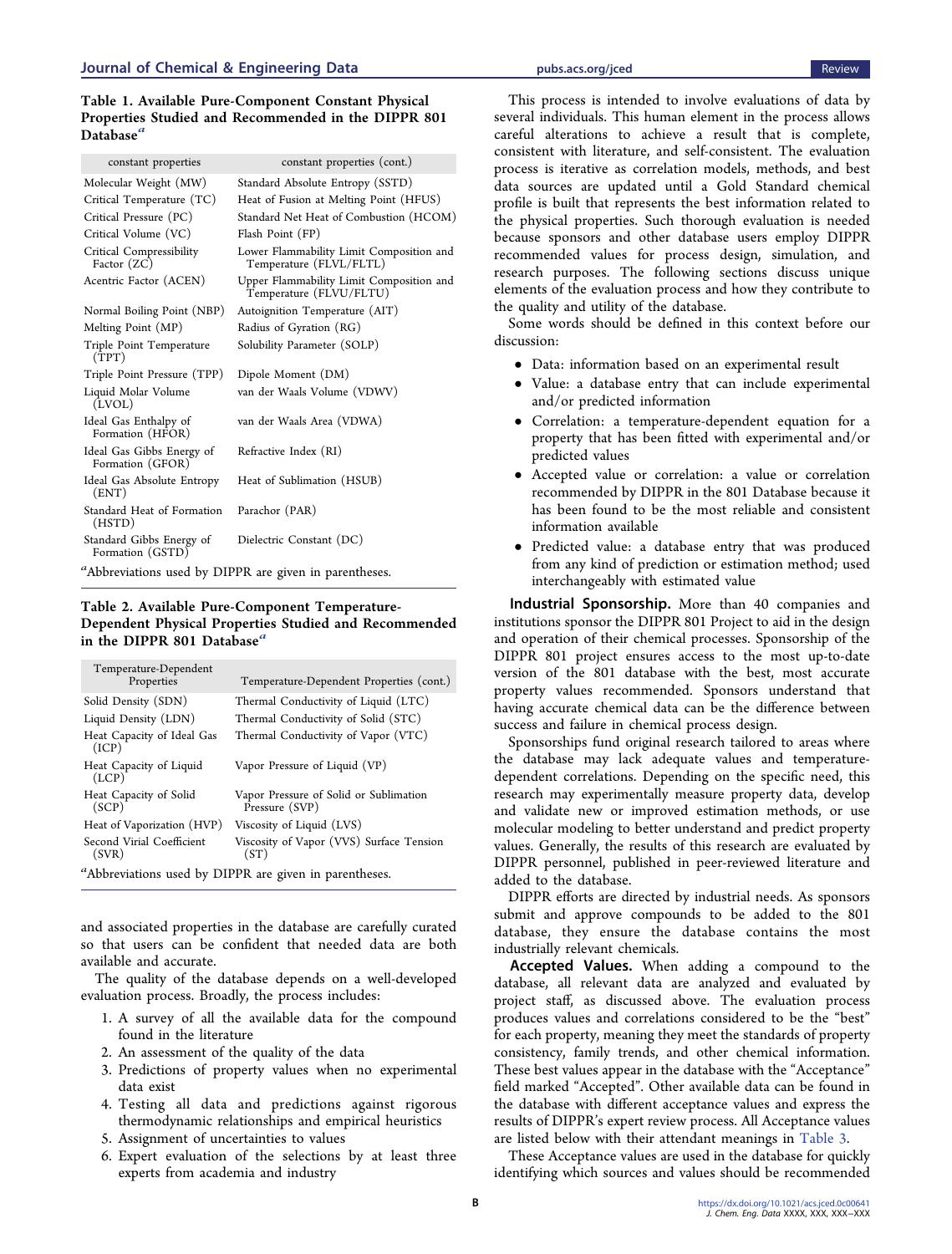<span id="page-2-0"></span>Table 3. Possible Values and Corresponding Meanings of Acceptance Values in the DIPPR 801 Database

| acceptance<br>value | meaning                                                                                                                                    |
|---------------------|--------------------------------------------------------------------------------------------------------------------------------------------|
| Accepted            | Indicates the value was vetted by DIPPR and found to be the<br>most consistent and reliable value for the given property.                  |
| Rejected            | The value was found to be unreliable based on DIPPR<br>criteria and should not be recommended or used in<br>regressing DIPPR correlations. |
| Not Used            | This value is acceptable but is of equal or lesser accuracy<br>than the Accepted value.                                                    |
| Unevaluated         | This value has been entered into the database for<br>consideration but has not yet been evaluated by DIPPR.                                |

to users of the database. The values which do not fall under the Accepted category are kept in the database both to avoid duplicate evaluations of the same data and to allow reevaluation of data that can happen as new research or information becomes available.

An Accepted designation does not necessarily mean that the value is experimental nor that the uncertainty in the value is low. This simply means that the value reflects the most consistent and reliable information available. Accepted values can be experimental, predicted, or in the case of correlations, both. This information is clearly indicated in the database by viewing the "Data Type" field of a given property.

Uncertainty in the 801 Database. DIPPR assigns uncertainty levels to constants, temperature-dependent correlations and data sets as a percentage of the given value. These uncertainty designations are assigned by DIPPR based on data type, availability, and agreement of data sources, acquisition method, and original reported uncertainty. For predicted values, uncertainty is assigned based on general knowledge about the prediction method given the chemical family and property. The uncertainties of input properties used in prediction methods are also considered. For the sake of simplicity and to be conservative with uncertainty, DIPPR assigns nine quantized uncertainty levels to any property value. These levels are given in Table 4. Due to the quantized nature of DIPPR uncertainty levels, the reported DIPPR uncertainty will rarely be exactly the same as author estimates.

Table 4. DIPPR's Nine Quantized Uncertainty Levels

| uncertainty levels (%) |       |
|------------------------|-------|
| < 0.2                  | <25   |
| $\leq 1$               | < 50  |
| $<$ 3                  | < 100 |
| $<$ 5                  | >100  |
| <10                    |       |

While DIPPR provides uncertainty levels for values and correlations, these are guidelines and still require some consideration in their use, especially if they are being used to develop new prediction methods. Uncertainty designations for temperature dependent correlations are only based on the reliability of the data that informs the correlation and not the uncertainty associated with regression. Therefore, regression statistics are also available and should be examined in addition to the quantized uncertainty. For example, it is possible that, at the edges of the given temperature range, the error of the correlation may be higher than the assigned uncertainty designation. An example of this could be vapor pressure where, at low temperatures, the true (relative) error could be orders of magnitude larger than the assigned uncertainty. For this reason, it is recommended to examine the data sources when using a temperature-based correlation, especially near the edges of the available temperature range.

Interproperty Consistency. The analysis method DIPPR uses allows for a more holistic picture of a chemical's properties than can be found in other data sources. Many properties are dependent on other properties through thermodynamic or structural relationships. These interdependencies are illustrated in [Figure 1](#page-3-0). Analyzing these properties independently can lead to inaccuracies, so DIPPR evaluators ensure that properties are consistent with known relationships.

An example of this principle can be seen when evaluating the vapor pressure (VP), heat of vaporization  $(\Delta H_{\text{van}})$ , and liquid

heat capacity  $(C_p^l)$  of a given chemical. As discussed by previous researchers, $2$  these properties are related through the following three relationships:

$$
VP = \exp\left(A + \frac{B}{T} + \text{Cln}(T) + DT^{E}\right)
$$
  
\n
$$
\Delta H_{\text{vap}} = T\Delta V \frac{\text{dVP}}{\text{d}T}
$$
  
\n
$$
C_{p}^{l} = C_{p}^{\text{IG}} - T \int_{0}^{\text{VP}} \left(\frac{\text{d}^{2}V_{v}}{\text{d}T^{2}}\right) \text{d}P - \frac{\text{d}\Delta H_{\text{vap}}}{\text{d}T}
$$
  
\n
$$
+ \left(\Delta V - T\left(\frac{\text{d}V_{v}}{\text{d}T}\right)\right) \left(\frac{\text{d}^{2}VP}{\text{d}T}\right)
$$

Here,  $A$ ,  $B$ ,  $C$ ,  $D$ , and  $E$  are regressed parameters,  $T$  is temperature in K, P is pressure,  $\Delta V$  is the difference in volume between the vapor and liquid phases,  $C_p^{\rm IG}$  is the ideal gas heat capacity, and  $V_{\rm v}$  is the vapor volume from an equation of state.

The equations for heat of vaporization and liquid heat capacity are exact mathematical relationships and thus, the fit of the vapor pressure curve should allow prediction of the other two properties. If there are disagreements between the values, DIPPR evaluators can carefully choose the correct sources or prediction methods on which to base the DIPPR Accepted values. This also allows property information to inform other properties. Experimental data in one property can then be used to predict or verify the other two properties. These inter-relationships occur in many properties and ensuring consistency across a chemical profile improves property prediction and makes DIPPR recommendations the Gold Standard.

A useful example of using interproperty consistency to improve property prediction is illustrated by 2-decyl-1 tetradecanol, an industrially important chemical that was added to the database in 2019 (see [Tables 5](#page-3-0)−[8](#page-4-0). At the time the compound was evaluated, five unique sources for vapor pressure were found, each with one data point. These values were relatively varied, had high uncertainty and were measured at low temperatures. No experimental data were available for the critical constants, heat of vaporization, or liquid heat capacity. A possible family trend was available for predicting the normal boiling point but, depending on the critical constants prediction methods, the predicted vapor pressure curve differed substantially. The spread of predictions, data, and some possible vapor pressure curves is shown in [Figure 2](#page-5-0). More information was needed.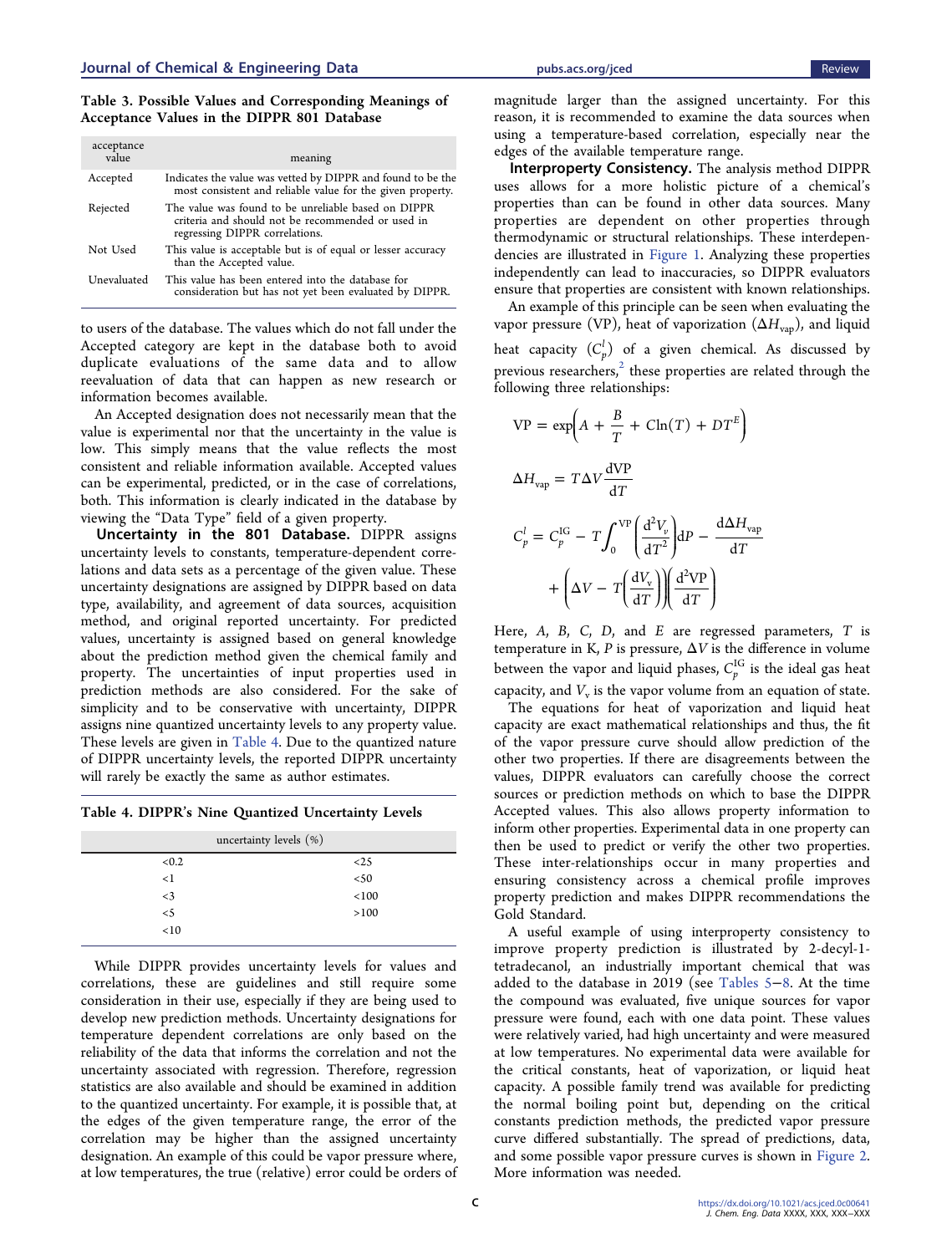<span id="page-3-0"></span>



Figure 1. Interconnected properties used by the DIPPR database. Green lines show thermodynamic or rigorous relations, and purple lines show predictive equation relationships. Abbreviation meanings are shown in [Tables 1](#page-1-0) and [2](#page-1-0). (This figure has been recreated based on Figure 1 from Rowley et al.<sup>[1](#page-7-0)</sup>)

## Table 5. Experimental Vapor Pressure Data for 2-Decyl-1 tetradecanol in [Figure 2](#page-5-0)

| temp(K) | vapor pressure (Pa)    | refs      |
|---------|------------------------|-----------|
| 438.15  | $1.33 \times 10^{-02}$ |           |
| 449.15  | $8.00 \times 10^{01}$  |           |
| 513.15  | $1.00 \times 10^{03}$  |           |
| 523.15  | $2.00 \times 10^{03}$  | 10        |
| 546.15  | $4.40 \times 10^{03}$  | $11 - 13$ |
|         |                        |           |

Liquid heat capacity data were measured by DIPPR personnel. By using the above thermodynamic relationships, a better correlation for the vapor pressure, heat of vaporization, and liquid heat capacity was obtained. This was done by choosing the critical constant prediction methods, normal boiling point predictions and vapor pressure data that best aligned with the measured liquid heat capacity data. By ensuring interproperty consistency, the property correlations for all three of these properties were improved. The accepted correlation can be seen in [Figure 2](#page-5-0). There are significant differences between this curve and many otherwise reasonable predictions.

# Table 6. Critical Temperature Prediction Methods for 2- Decyl-1-tetradecanol in [Figure 2](#page-5-0)

| method                        | critical temperature<br>(K) | refs              |
|-------------------------------|-----------------------------|-------------------|
| Nannoolal-TC                  | 806.5                       | 14                |
| $Ambrose-TC$                  | 825.8                       | 15                |
| Joback                        | 825.4                       | 16, found in $17$ |
| Lydersen                      | 827.1                       | 18                |
| Wilson-Jasperson first order  | 803.6                       | 19, found in $17$ |
| Wilson-Jasperson second order | 799.7                       | 19, found in $17$ |
| Constantinou                  | 815.9                       | 20                |
| Nokay                         | 832.7                       | 21                |
| Klincewicz-Reid               | 795.8                       | 22                |
| Jalowka                       | 749.0                       | 23                |
| Forman-Thodos                 | 775.9                       | 24                |

Another kind of consistency consists of comparisons to chemical family members and similar compounds. As mentioned above for 2-decyl-1-tetradecanol's boiling point, family comparisons often elucidate the best values. As many have noted, properties often follow a predictable trend in chemical families or compounds with similar structures. $3,4$  $3,4$  $3,4$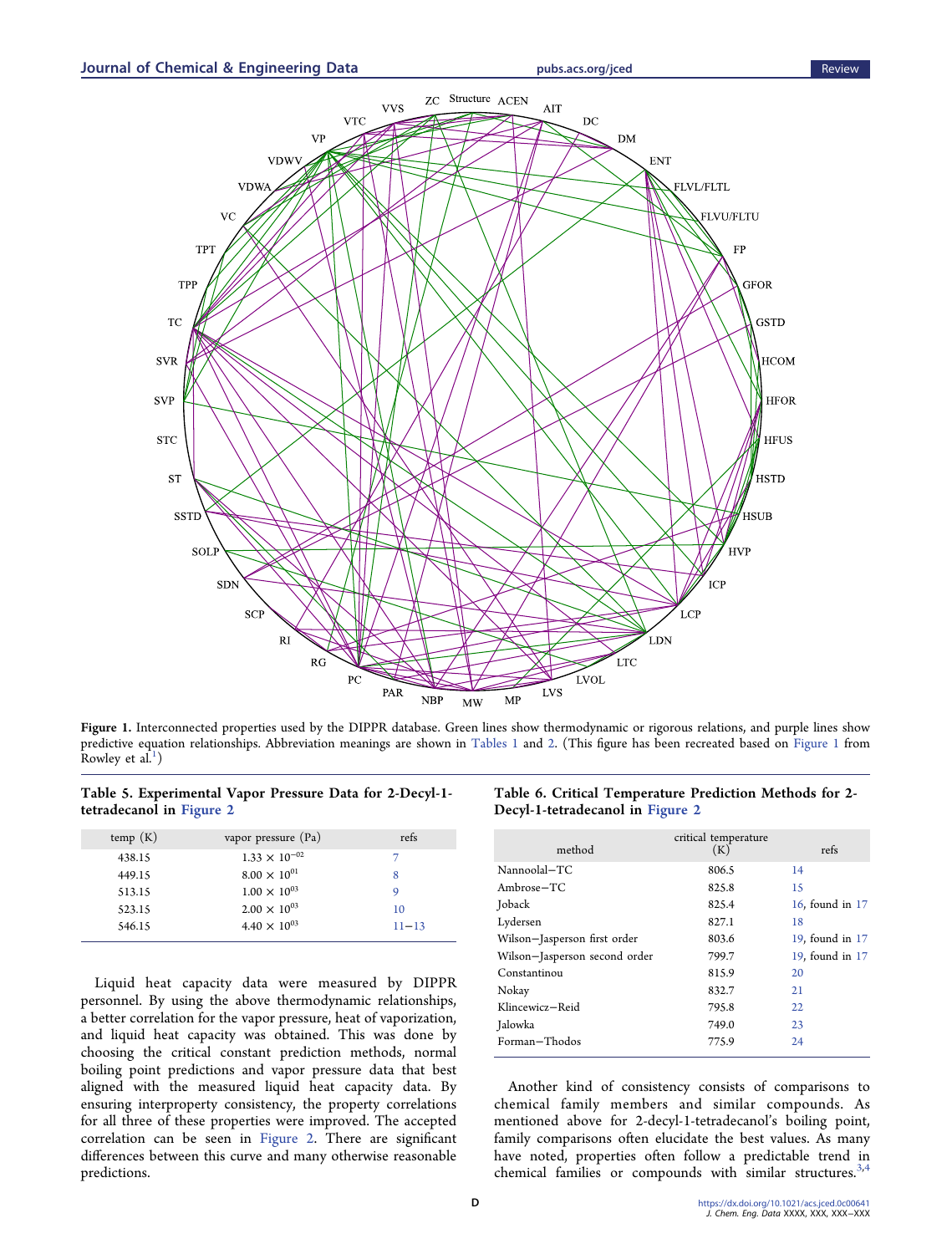## <span id="page-4-0"></span>Table 7. Critical Pressure Prediction Methods for 2-Decyl-1-tetradecanol in [Figure 2](#page-5-0)

| method                                                   | critical pressure<br>(Pa) | refs               |
|----------------------------------------------------------|---------------------------|--------------------|
| Nannoolal-PC                                             | $9.11 \times 10^{05}$     | 14                 |
| Ambrose-PC                                               | $1.12 \times 10^{06}$     | 25                 |
| Joback                                                   | $8.54 \times 10^{05}$     | 16, found in<br>17 |
| Lydersen                                                 | $1.06 \times 10^{06}$     | 18                 |
| Wilson-Jasperson first order                             | $8.97 \times 10^{05}$     | 19, found in<br>17 |
| Wilson-Jasperson second order                            | $8.97 \times 10^{05}$     | 19, found in<br>17 |
| Constantinou                                             | $8.75 \times 10^{05}$     | 20                 |
| Shigaki                                                  | $9.35 \times 10^{05}$     | 26                 |
| Klincewicz-Reid                                          | $1.19 \times 10^{06}$     | 22                 |
| Jalowka                                                  | $1.04 \times 10^{06}$     | 23                 |
| Vetere                                                   | $1.27 \times 10^{06}$     | 27, found in<br>28 |
| Forman-Thodos                                            | $9.28 \times 10^{05}$     | 24                 |
| BYU Internal Method (VP Interpolation/<br>Extrapolation) | $9.11 \times 10^{05}$     | 29                 |

Table 8. Normal Boiling Point Prediction Methods for 2- Decyl-1-tetradecanol in [Figure 2](#page-5-0)

| method                      | boiling point $(K)$ | refs                |
|-----------------------------|---------------------|---------------------|
| Nannoolal                   | 693.3               | 30                  |
| <b>BYU-NBP</b>              | 736.5               | 31                  |
| Stein                       | 690.5               | 32                  |
| Constantinou                | 657.6               | 20                  |
| Joback (not shown)          | 840.3               | 16, found in 17     |
| Meissner                    | 695.3               | 33, found in ref 34 |
| Miller                      | 620.2               | 34                  |
| Pailhes                     | 675.1               | 35                  |
| Modified Stein <sup>a</sup> | 673.3               | 29                  |

a Note on the modified Stein: the Stein method predicts the normal boiling point more accurately than other methods for the 1-alcohols and other aliphatic alcohols families (1.4% average deviation and 4.2% maximum deviation). It consistently overpredicts the values for the 1 alcohols. The accepted value was obtained by subtracting 17.2 K from the value predicted with the Stein method to bring the value in line with family trends for the 1-alcohols.

With additional information about family members or similar compounds, the most correct value can be selected among several sources by comparing to data from family members and/or similar compounds. An example of this is shown in [Figure 3](#page-5-0), where vapor pressure curves of the n-alkanes follow a distinct pattern.

Completeness. To support sponsors' needs, DIPPR requires chemical profiles to have a complete set of values and correlations for all thermophysical properties available in the 801 Database to the maximum extent possible. DIPPR uses all the available data and existing prediction techniques to give recommendations for all the properties in the database. Specifically, DIPPR uses the most accurate estimation methods possible when reliable experimental data are unavailable. This ensures each compound has a complete set of recommendations for every constant property and temperature-dependent correlation. Thus, the 801 Database provides to users the highest likelihood of finding the value they need and avoiding frustrating blanks when looking for property values and correlations. The only exceptions are cases in which physical

properties are not applicable to a particular compound (e.g., flammability properties do not apply to water) or when no data nor reliable prediction method exists for a particular property (e.g., many compounds do not have an experimental solid thermal conductivity or available prediction method).

Dynamic Nature of the Database. Often, new data are found and entered into the database after a compound has been added and been given a complete chemical profile. When this occurs, the new data are included as Unevaluated until they can be analyzed. New data are assigned an impact factor based on the property and the time since the last review of the chemical. The impact factor also prioritizes experimental data for compounds that previously lacked such data and compounds of industrial importance. The impact factor helps DIPPR investigators know when a review of a compound is merited. This process ensures that the database stays up to date and prioritizes the most significant improvements.

Compound reviews may reassign Accepted values to reflect better information. In this way, the 801 database is a dynamic and perpetually improving database. A particular snapshot of the database will reflect the best recommendations available at that time but any property value may later be supplanted by better values as they are found and evaluated. These policies help to ensure the database remains the Gold Standard even as new data or prediction methods become available.

Common Mistakes in Publications. As the Gold Standard in chemical property data, the DIPPR 801 Database is referenced in many publications. While many researchers use the database correctly, mistakes are common in the literature. These errors often involve a fundamental misunderstanding of DIPPR's purpose and definitions. By pointing out common mistakes when using DIPPR data, we hope to avoid such problems in the future. The two most common mistakes include interpreting DIPPR Accepted constant values and temperature-dependent correlations as experimental data and neglecting to properly credit original data sources. Specific examples from the literature appear below.

Insufficient Citations. In a recent article, a neural network model for surface tension collected data from DIPPR, DETHERM, and additional works.<sup>[5](#page-7-0)</sup> The method reported an excellent fit to 3063 data points on 149 alcohols. While the authors have carefully noted the number of data points collected for each compound in an appendix along with the used physical properties, they neglected to cite the experimental data and physical property data sources. While they do cite the edition of the databases they use, referencing the original data sources would allow researchers to better analyze and review their work by allowing scrutiny of the primary data.

Treating DIPPR values as a primary source is a frequent mistake in the literature. Many values in the database are predicted, smoothed, or may be cited from another source in the literature. By neglecting to reference the original data in this case, it is unclear whether the values used in fitting are from a primary source or some other source that is either predicted, smoothed, or repeats some value from a primary source. This can invalidate claims made by the author about how well the method fits to experimental data. These problems can be avoided by referencing the original sources where possible.

Using Correlation Values as Experimental. Temperature-dependent properties are presented as correlations in the database to make simulation and process design easier.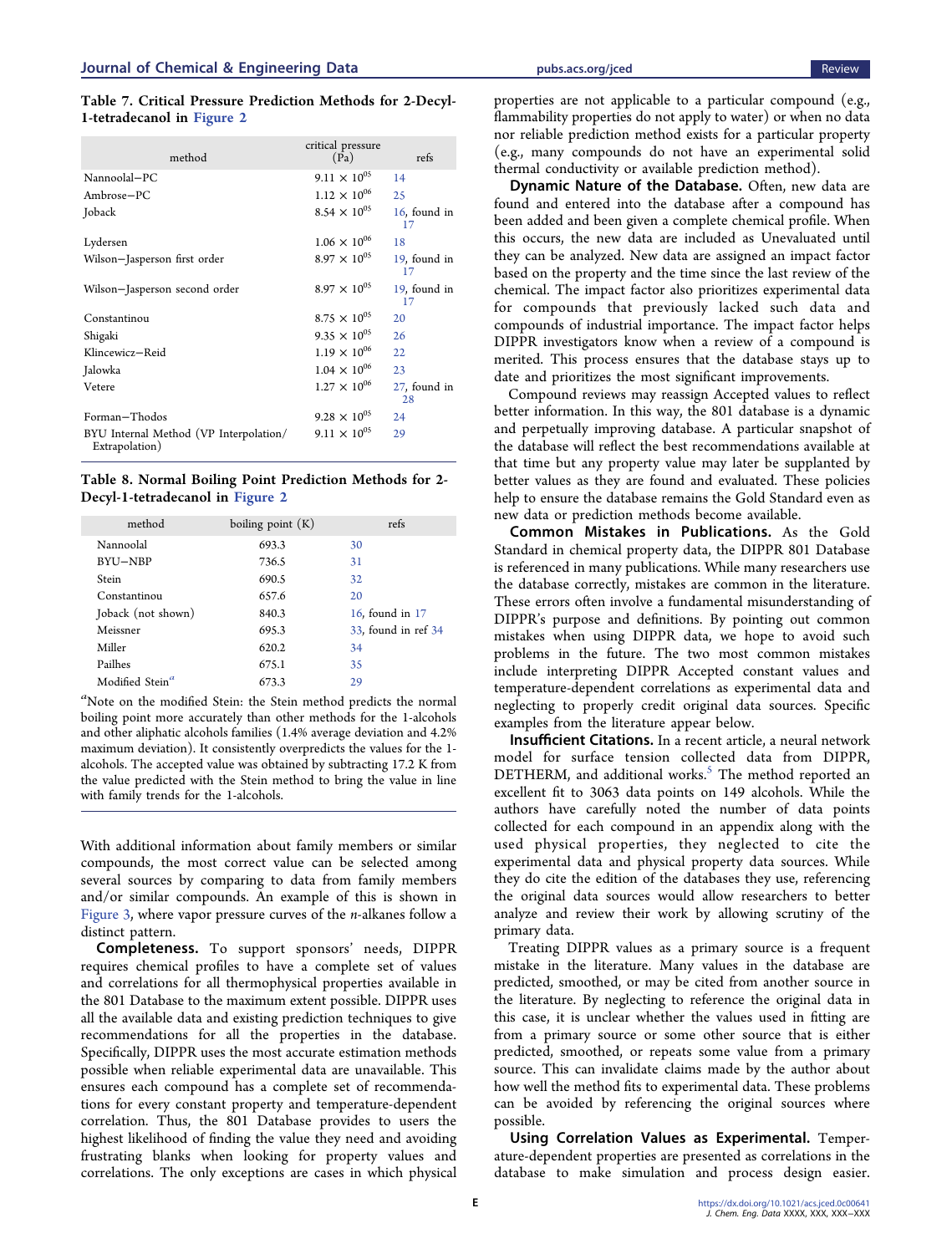<span id="page-5-0"></span>

Figure 2. Some potential vapor pressure curve predictions for 2-decyl-1-tetradecanol before liquid heat capacity data were available for consistency checks. Critical temperature predictions from 11 methods are plotted at an arbitrary pressure of 1 200 000 Pa for comparison and 13 critical pressure predictions plotted at arbitrary temperature of 850 K for comparison. Normal boiling point predictions from nine methods are shown and experimental VP data from five sources are plotted as well. Nannoolal line uses Nannoolal predictions for TC and PC and primary NBP prediction method to fit Riedel VP curve, Ambrose line uses Ambrose predictions for TC and PC and secondary NBP prediction method to fit Riedel, and so on with Joback and Lydersen curves. Many more lines are possible as the TC, PC, and NBP used for regression are changed. Data, values, and sources can be found in the appendix.



Figure 3. DIPPR-accepted vapor pressure correlations for the n-alkane family. Species proceed with decreasing carbon number from nhexatriacontane (orange and dashed, far left) to methane (red and solid, far right). Not all possible species are present.

However, researchers have often treated values from correlations as experimental data points. DIPPR recommended correlations can be regressed from multiple data experimental sources and/or prediction methods. The type of data used in the regression is fully noted in the database, but researchers often neglect to consider this. When used for comparisons, data sources and regression information should be shared as well. For compounds with sufficient experimental data, the DIPPR correlations are highly accurate. Where fewer experimental data are available, correlations are regressed based on the best prediction methods available. However,

these correlations tend to have greater uncertainty. Therefore, treating correlation results as experimental data may be inaccurate depending on the data that informed the correlation fit. This problem may be avoided by checking and referencing the sources that informed the correlation.

Interpreting Recommended Values as Experimental. In a 2018 article, Keshavarz et al. published a quantitative structure−property relationship (QSPR) for the prediction of autoignition temperatures  $(AIT)$ . In it, they claim to use experimental data for 54 compounds to relate molecular descriptors to AIT. However, upon closer inspection, 19 AIT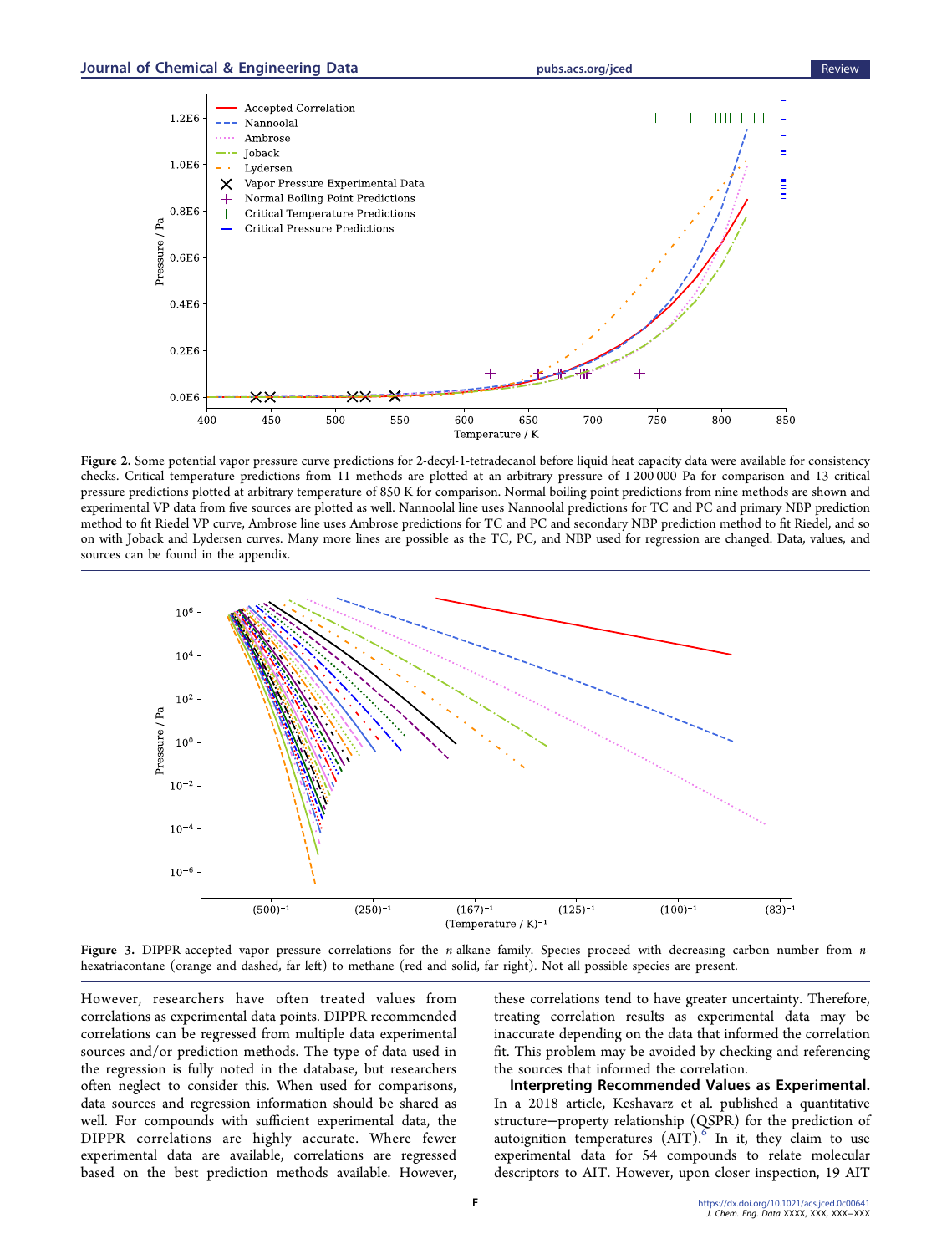## <span id="page-6-0"></span>Journal of Chemical & Engineering Data **[pubs.acs.org/jced](pubs.acs.org/jced?ref=pdf)** and pubs.acs.org/jced Review

values they attribute to the DIPPR database are predicted rather than experimental values. The authors incorrectly included Accepted values without examining whether the values were experimental. This neglect calls into question the entire prediction method because the regression is based on predicted values.

Researchers can easily avoid this situation. DIPPR includes information for every recommended value to identify its origin and whether it is an experimental or predicted value. Researchers should screen the data they use for new prediction methods to avoid using nonexperimental values.

How to Correctly Report DIPPR Values. Correctly using and citing DIPPR values can make data collection and processing easier as well as increase the legitimacy of published findings. So far, common mistakes in the literature have been discussed and DIPPR processes have been explained. With this information, a discussion of best practices for authors and reviewers is appropriate. Following these suggested best practices will ensure the database is interpreted correctly and is most useful to any who access it.

Understand Data Type. Before using values collected from DIPPR, make sure the Data Type selected is appropriate for your application. All of DIPPR's available data types and a brief description are shown in Table 9. For process design, the

Table 9. Data Type Designations and Their Corresponding Meanings in the DIPPR 801 Database

| data type     | meaning                                                                                      |
|---------------|----------------------------------------------------------------------------------------------|
| Experimental  | Data corresponding to experimental results                                                   |
| Predicted     | Data points using prediction methods                                                         |
| Exp&Pred      | Experimental and predicted data                                                              |
| Defined       | A constant value defined by an equation                                                      |
| Derived       | Value calculated from well-established thermodynamic<br>relationships using other properties |
| Smoothed      | Interpolated or smoothed data                                                                |
| Not Specified | Values reported with no indication of how they were<br>obtained                              |

Accepted DIPPR value is the best choice and is the central use case for the database. For creating prediction methods, parametrizing group contribution methods, or other scientific work, use only values that are based on experimental data. DIPPR software and tools make this easy by allowing database searches based on Data Type. If Accepted values are used for creating new estimation methods without reference to Data Type, there is a risk of only replicating the effectiveness of past methods rather than building new ones. This sort of error can introduce unforeseen uncertainty or even invalidate an estimation method.

Reference Original Source. When using values or correlations from the DIPPR 801 database, cite DIPPR appropriately. Additionally, reference the primary source including the original author or method used. The 801 database includes the source of each value or correlation where possible. Using the primary source will ensure the property values are understood and reviewed in their original context. This often allows a lower uncertainty to be assigned to property values. Primary source use will also improve transparency in published papers and allow for proper credit to be given to original researchers. Finally, this will also allow more meaningful comparisons between researchers and measurement methods.

In some cases, DIPPR uses internal methods to produce Predicted, Defined, or Derived values in the database. Where DIPPR has produced values using internal methods, DIPPR should be directly referenced. The database will clearly indicate these values as having been produced via an internal method. While these values are not experimental data, they represent the best property estimates available. Cite these values as a DIPPR recommended value based on internal methods.

The appropriate citation is listed as the following. As principal investigators change and years progress, update this reference accordingly: Wilding, W. V.; Knotts, T. A.; Giles, N. F.; Rowley, R. L. DIPPR Data Compilation of Pure Chemical Properties; Design Institute for Physical Properties, AIChE: New York, NY, 2020.

Check Uncertainty. As discussed previously, to simplify the database and allow for staff insight into data reliability, DIPPR uncertainty designations are quantized. This is often not representative of the exact uncertainty that may be obtained from the original source of the value or correlation. Often for correlations, the uncertainty may be much lower than the DIPPR-assigned uncertainty in temperature regions that include experimental data.

Additionally, Accepted values and correlations do not imply low uncertainty. Although a data point or a correlation may be Accepted, the data point or correlation for a given property could have a large uncertainty. When using values, consider the uncertainty and the needs of the application. This practice can inform whether more exact predictions or data should be obtained, such as before a large capital investment.

Examine Correlation Limitations. When using DIPPR recommended correlations, ensure the temperature range of the correlation is representative of the application and avoid using any correlation outside of its stated temperature range. As discussed previously, the uncertainty assigned to a correlation is based on the data informing the correlation and regression uncertainty is still possible. Therefore, correlation values far from experimental data can have a much higher error than the assigned uncertainty level. For these reasons, checking the value sources and regression statistics is important. Finally, use caution when using a correlation near the edges of its temperature range.

#### ■ CONCLUSION

We have discussed DIPPR terminology, DIPPR evaluations and processes, common mistakes in using DIPPR resources, and best practices in using DIPPR in scientific work. DIPPR is committed to maintaining the 801 database as the Gold Standard for pure-component physical property data. Using DIPPR's proprietary methodology ensures the best results to be recommended to professionals. The usage recommendations herein will (if followed) ensure the correct use of DIPPR values, leading to more meaningful and transparent publications for engineers and scientists everywhere.

#### ■ AUTHOR INFORMATION

#### Corresponding Authors

- Joseph C. Bloxham − Department of Chemical Engineering, Brigham Young University, Provo, Utah 84602, United States; [orcid.org/0000-0001-9023-1969](http://orcid.org/0000-0001-9023-1969); Phone: 801-422-3848; Email: [joeybloxham@byu.edu](mailto:joeybloxham@byu.edu)
- Mark E. Redd − Department of Chemical Engineering, Brigham Young University, Provo, Utah 84602, United